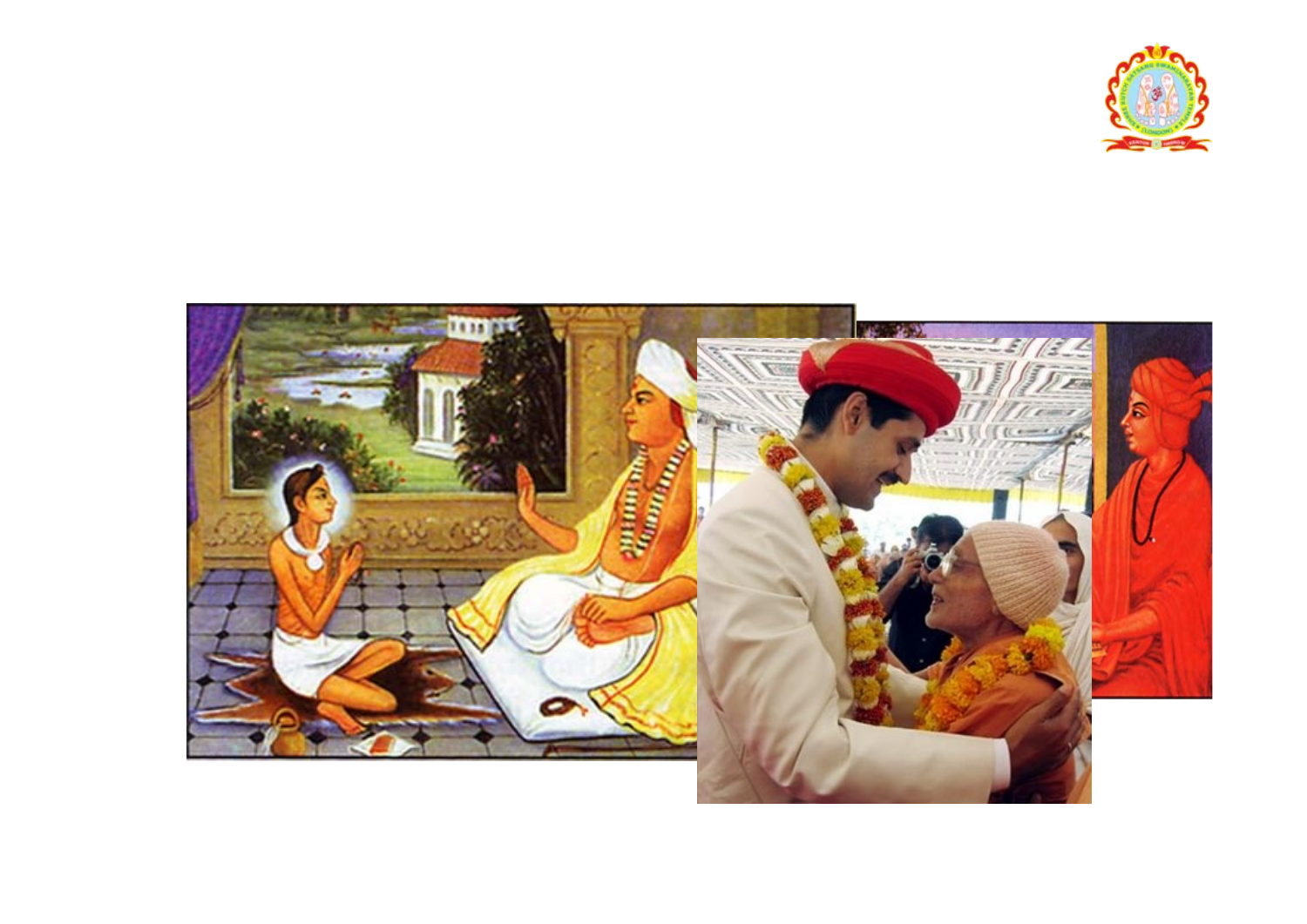

 $\bullet$ Who is a Saint?

### **Orange shawl!**

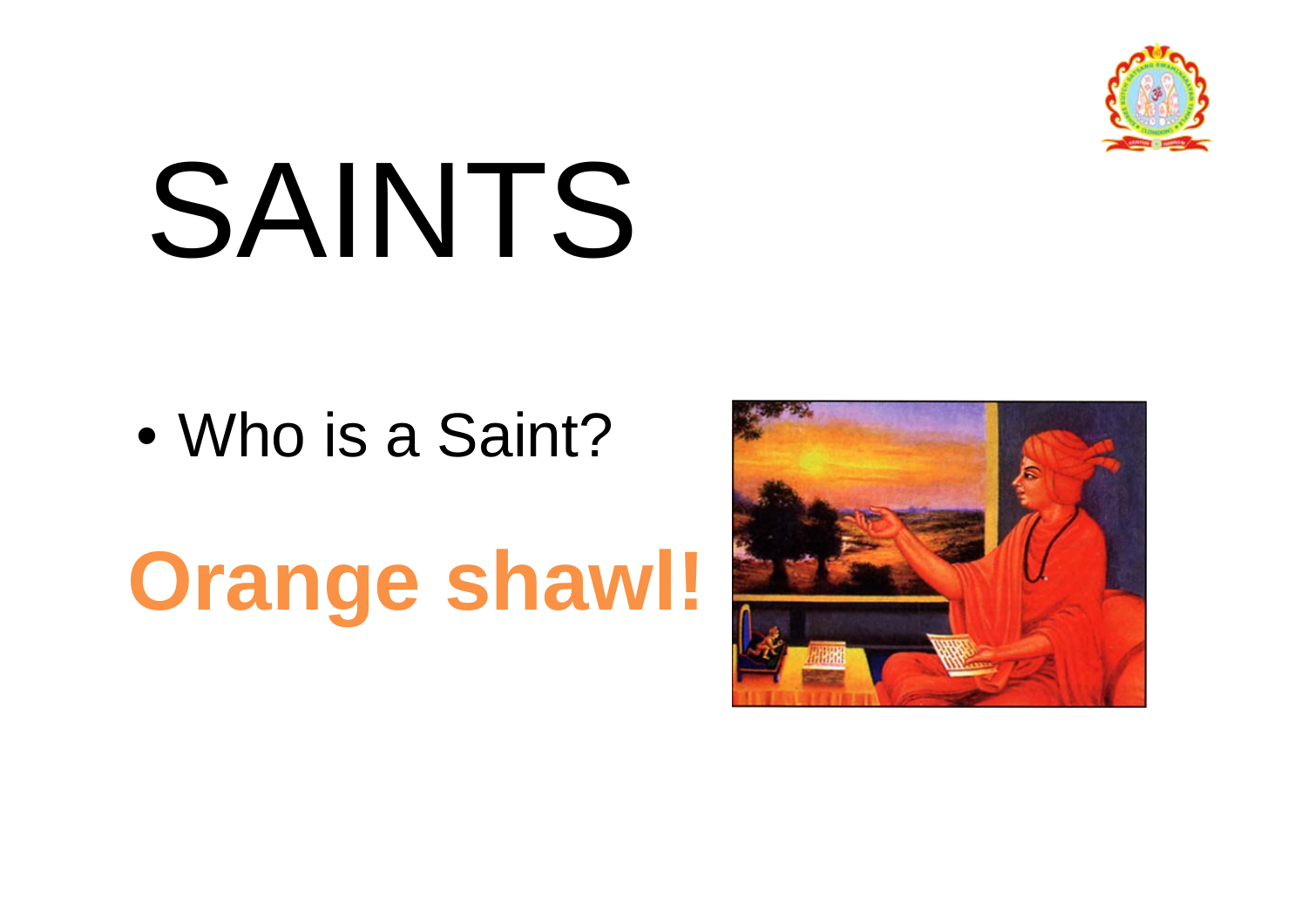

 $\bullet$  Who is a Swaminarayan sect Saint?

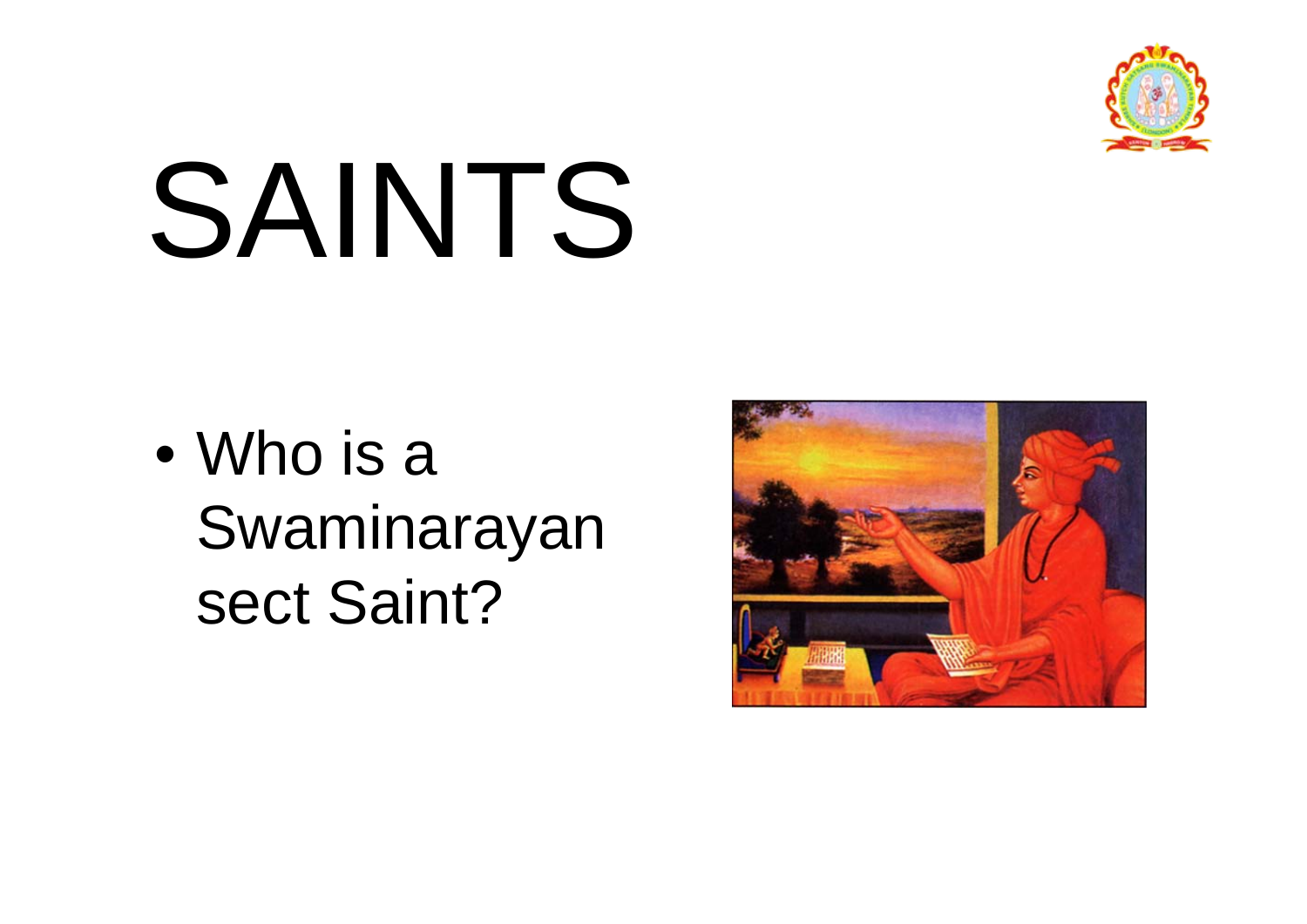

•Initiated from Dharmavanshi Acharya

•Follow the Five Tyag Ashram Dharmas

- •Nishkam Lustless
- •Nirlobh Greedless
- •Nirman Prideless
- •Nirshen Un-attatchment
- •Nirswad Tastless

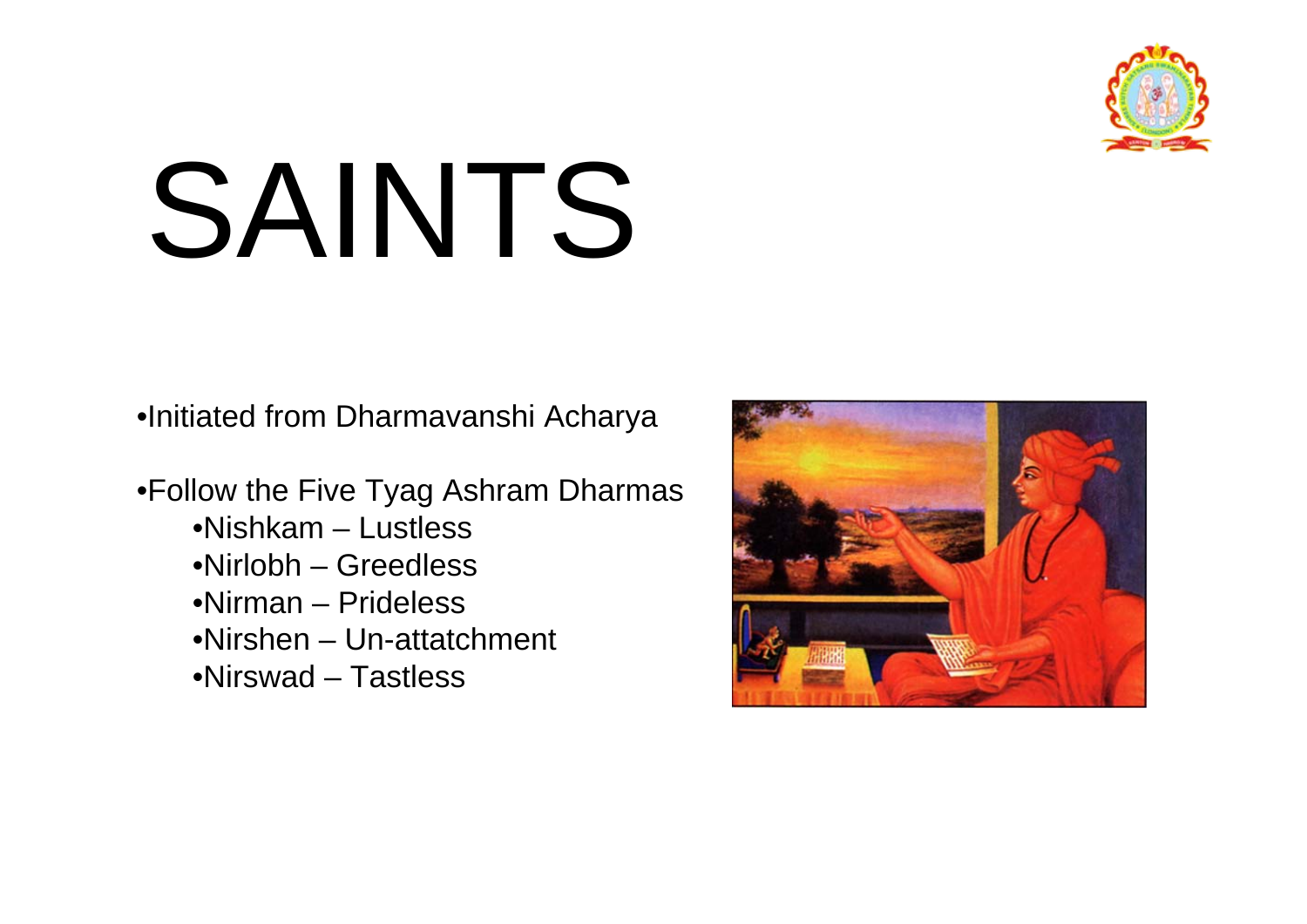

#### Who isn't a Saint?

•A Sadhu who hasn't been given Bhagwati Diksha by Dharmavanshi Acharya

•A Sadhu who does not follow the tyag Ashram dharma

•A Sadhu who thinks himself as God

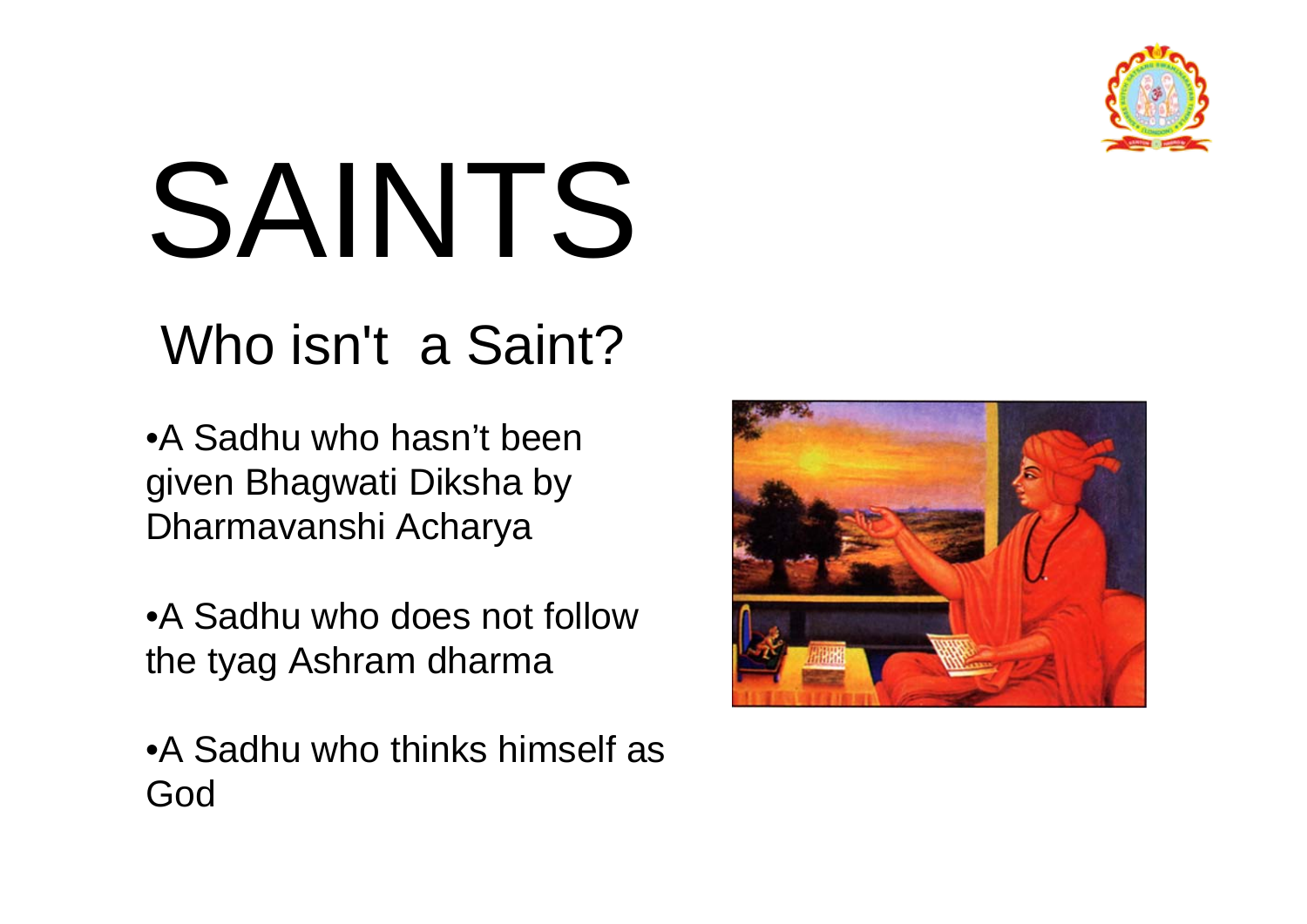

#### Why are saints so important?

We have many different Gurus

- Parents teach how to walk, eat, talk etc
- Teachers academics and how to make a living

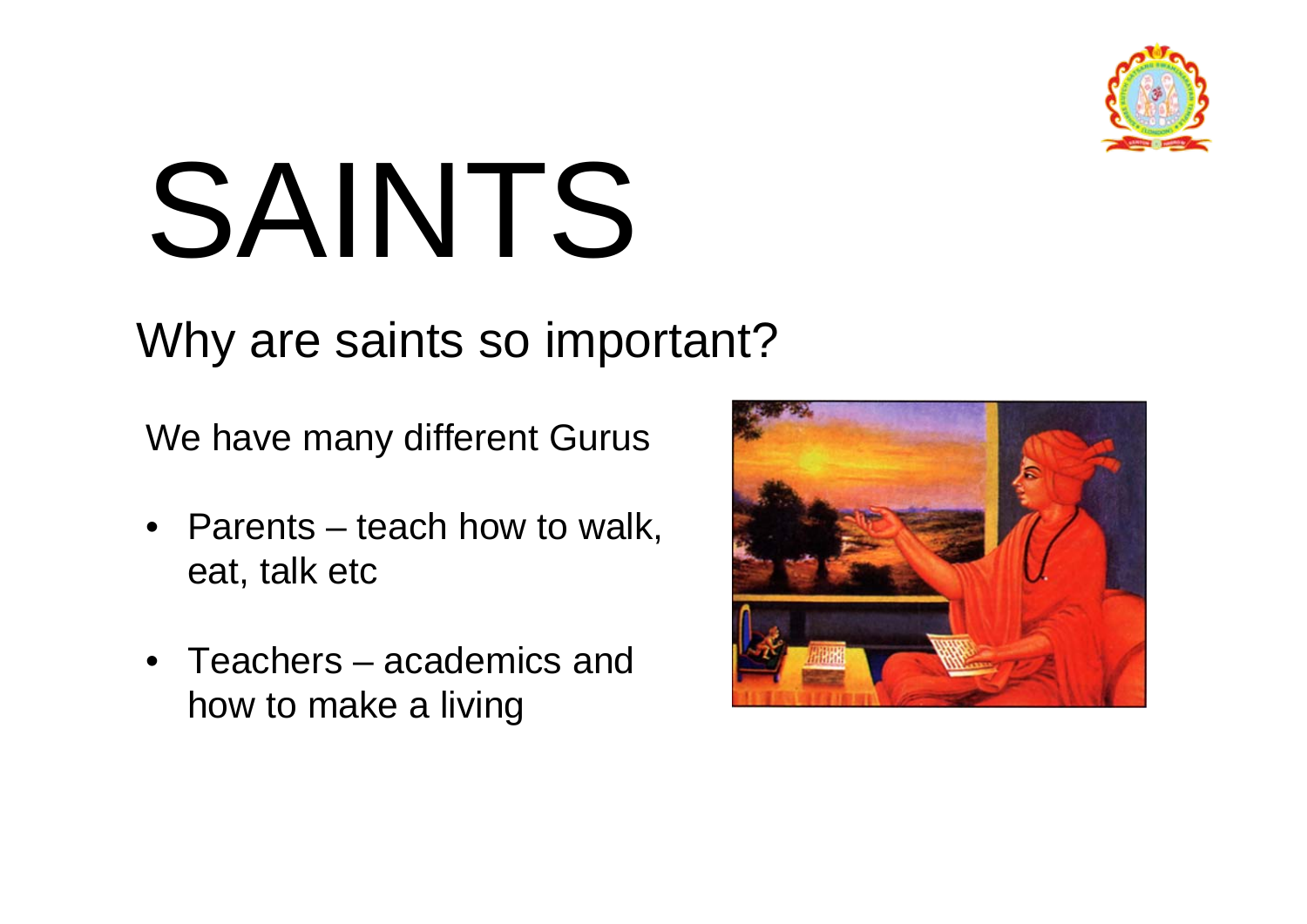

#### Why are saints so important?

•Spiritual Guru "Guru Vina Gnan Nahi" "there is no knowledge without a teacher"

•Souls mother

"Mother is to body food, as Saint is to soul food"

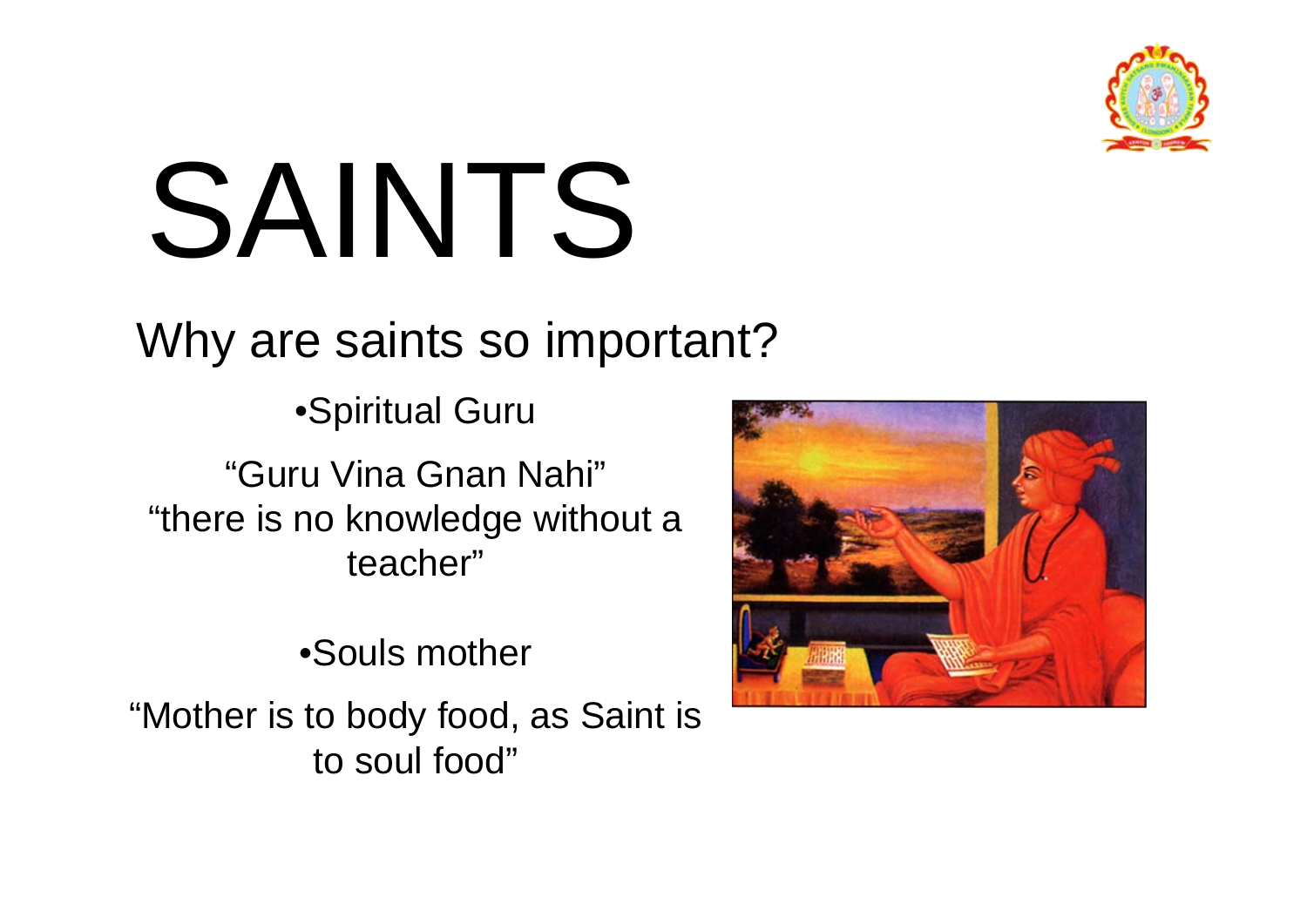

#### Benefits of Saints

•Gain auspicious qualities: Swadharm, Vairagya, Gnan, Bhakti, Vivek

•Disperse vices: Kaam, Krodh, Lobh, Madh, Irsha, Maan

•Purify Sins:

•General guidance: Counselling of everyday life the satsangi way

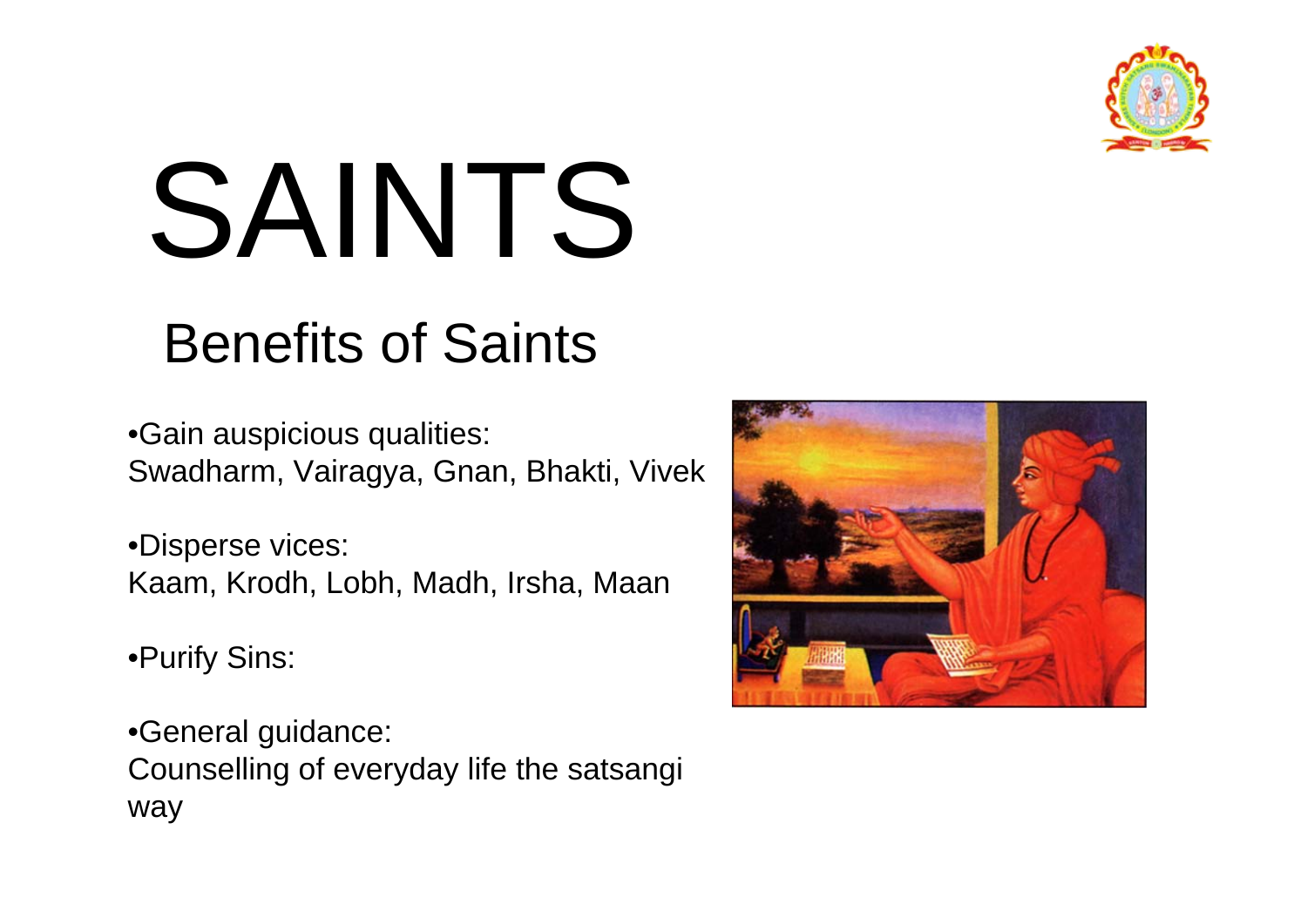

#### Sant Mahima

Sarve rite santma rahu chu re, ema rahi updesh dau re… Sant bole te bhedo Hu bolu re, Sant na bhule huye na bhulu re…

Sant desh pardesh fare che re, jivana aadh hare she re… Ena darshan sparsh je karshe re, teto bhavjad par utarshe re…



Nishkuland Kavya, Purshotam Prakash, 41.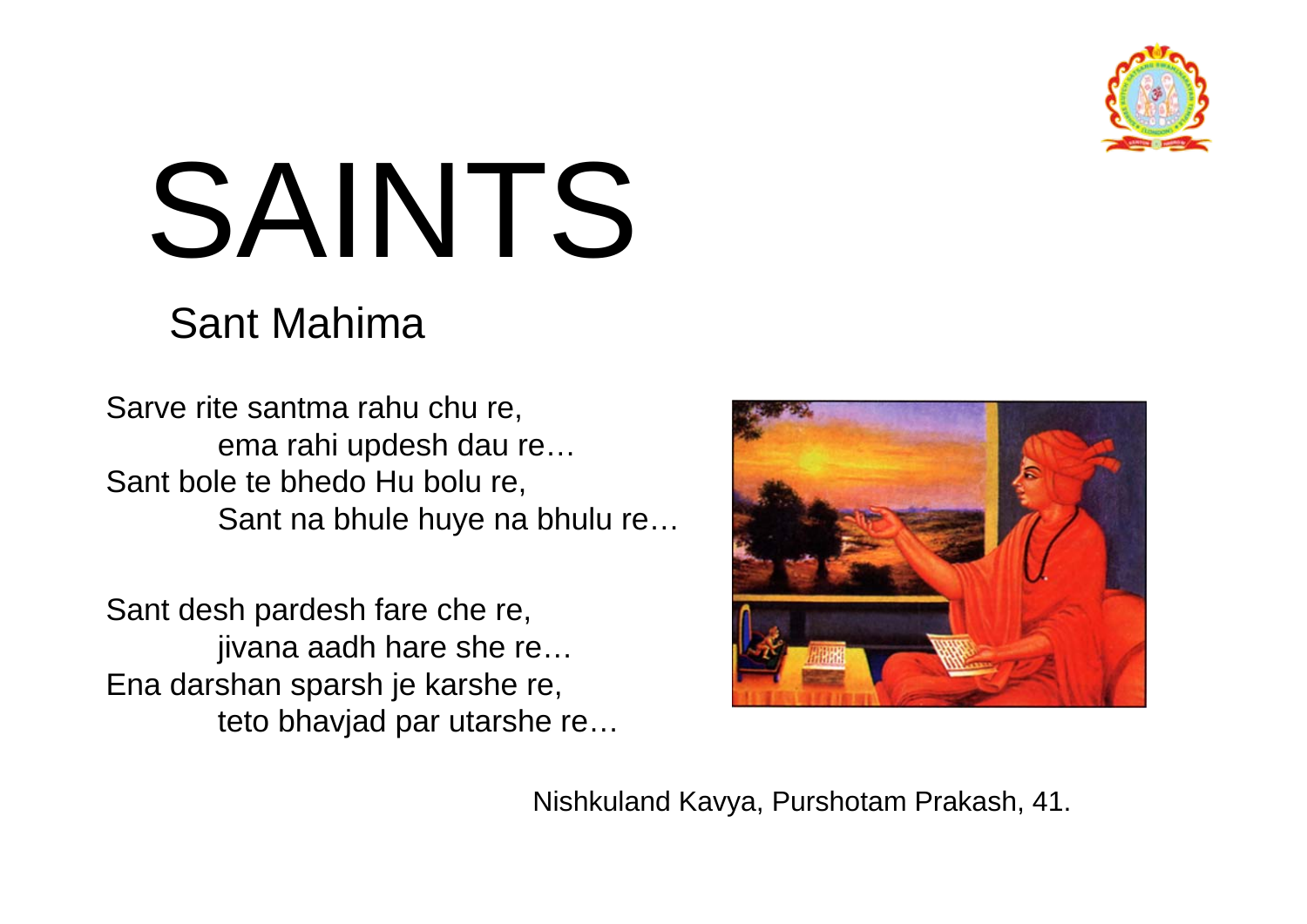

### RED ALERT!

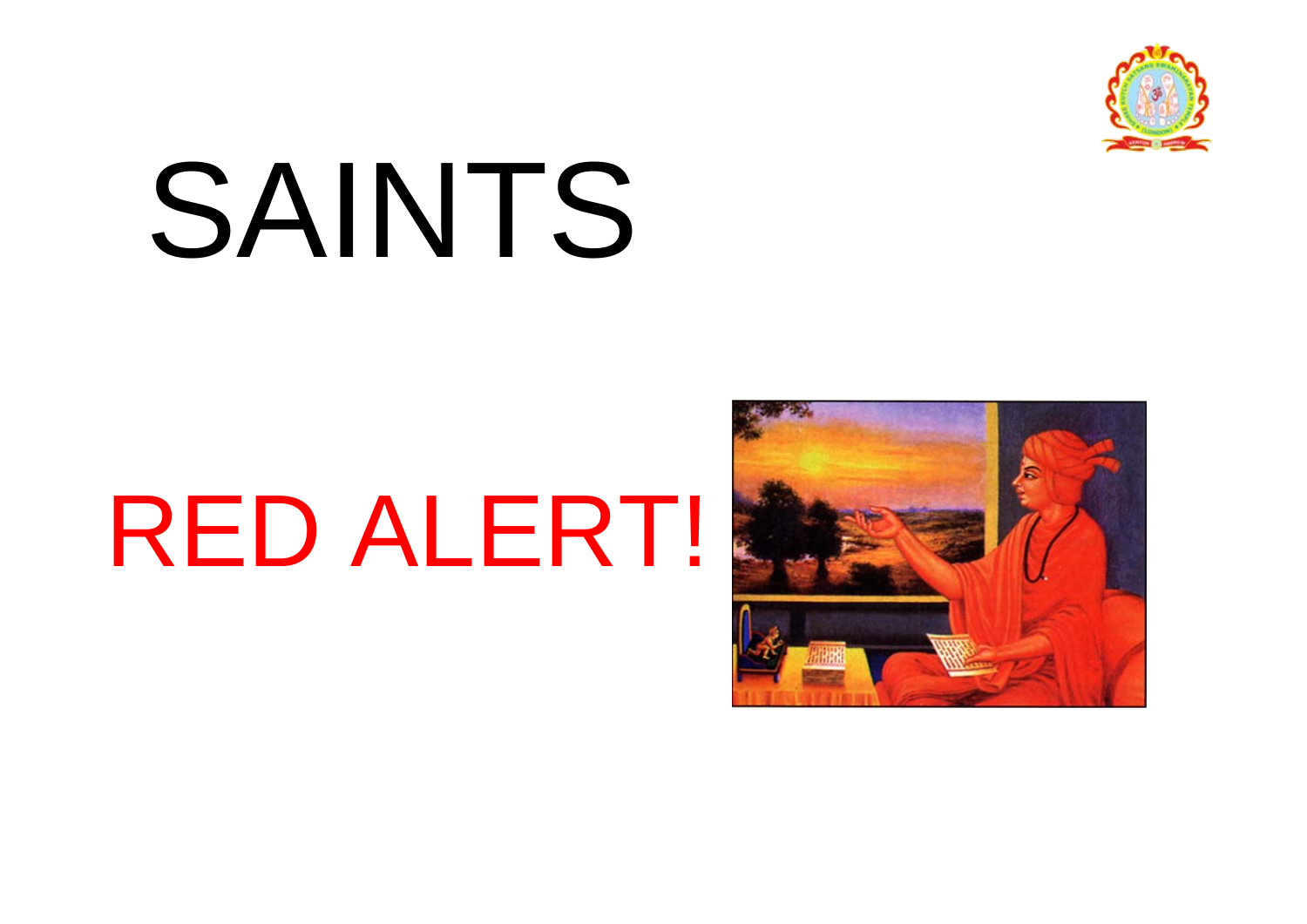

#### Sant Avgun

What is Avgun?

•Slander of Saints •ILL thoughts about them •Disrespect to them

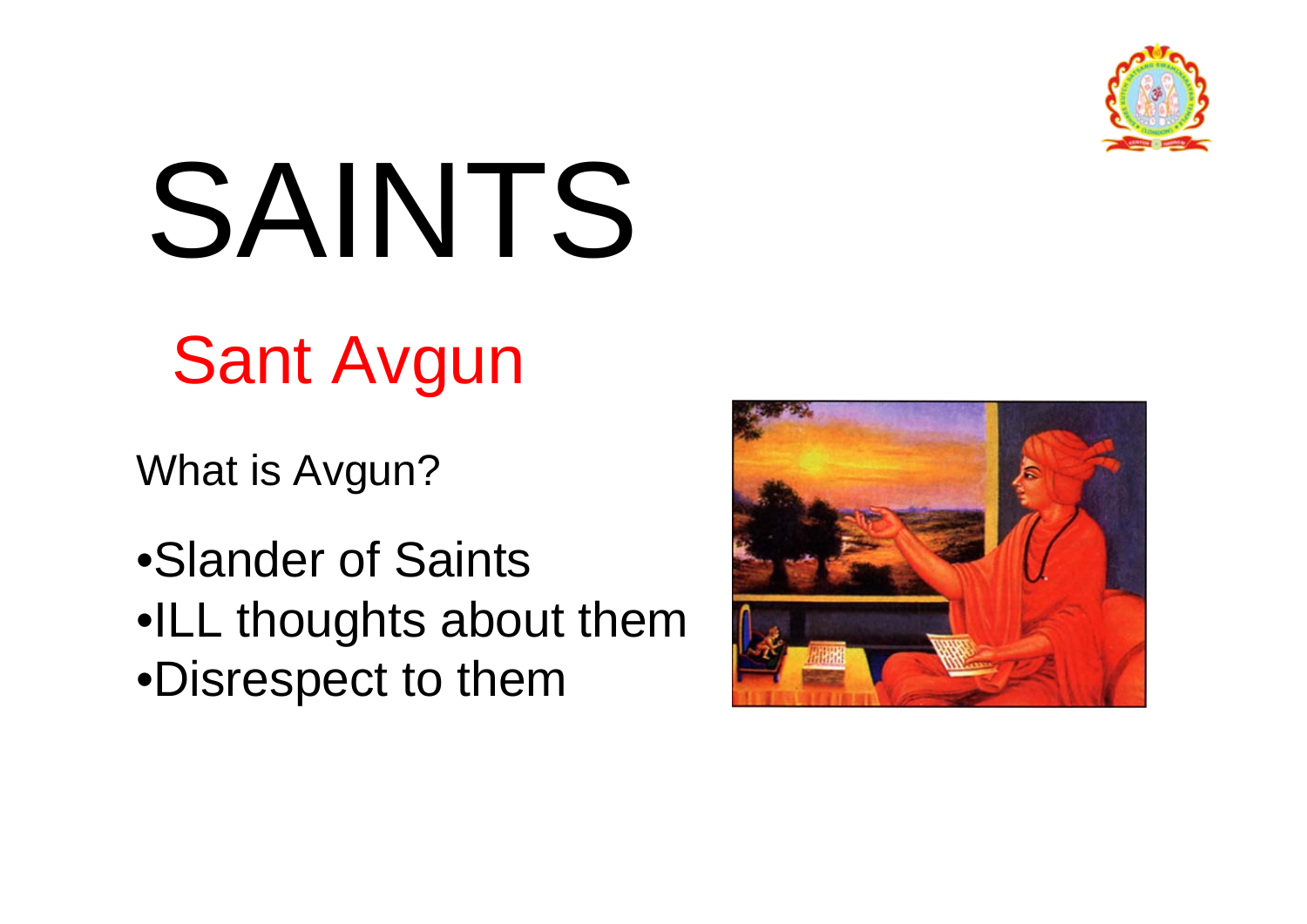![](_page_11_Picture_0.jpeg)

### SAINTS **Sant Avgun**

•May look ordinary saint, but great from within

"Sant Dukhano Hu dukhano re. ee vat satya jan jano re...

![](_page_11_Picture_4.jpeg)

Nishkuland Kavya, Purshotam Prakash, 41.